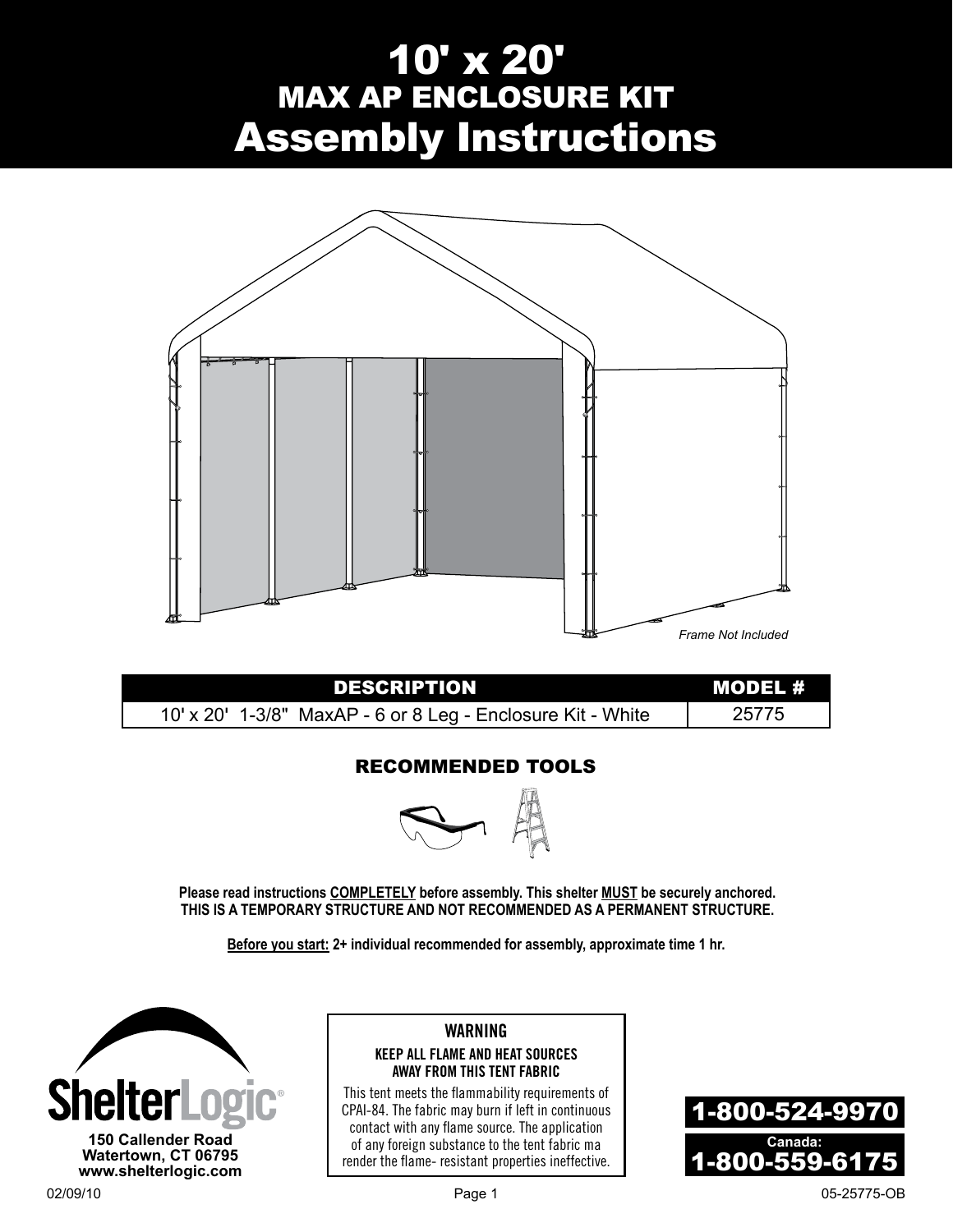## ATTENTION:

This shelter product is manufactured with quality materials. It is designed to fit the **ShelterLogic®, LLC** custom fabric cover included. **ShelterLogic®, LLC** Shelters offer storage and protection from damage caused by sun, light rain, tree sap and animal - bird excrement. Please anchor this **ShelterLogic®, LLC** structure properly. See manual for more anchoring details. Proper anchoring, keeping cover tight and free of snow and debris is the responsibility of the consumer. This shelter is not recommended for severe weather conditions. Please read and understand the installation detail, warnings and cautions prior to beginning installation. If you have any questions call the customer service number listed below. Please refer to the warranty card inside this package.

## DANGER:

Prior to installation, consult with all local municipal codes regarding installation of temporary shelters. Choose the location of your shelter carefully. **Danger:** *Keep away from electrical wires.* Check for overhead utility lines, tree branches or other structures. Check for underground pipes or wires before you dig. DO NOT install near roof lines or other structures that could shed debris onto your shelter. DO NOT hang objects from the roof or support cables.

## WARNING:

Risk of fire. DO NOT smoke or use open flame devices (including grills, fire pits, deep fryers, smokers or lanterns) in or around the shelter. DO NOT store flammable liquids (gasoline, kerosene, propane, etc.) in or around your shelter. Do not expose top or sides of the shelter to open fire or other flame source.

## CAUTION:

Use **CAUTION** when erecting the frame. Use safety goggles during installation. Secure and bolt together overhead poles during assembly. Beware of pole ends.

## PROPER ANCHORING AND INSTALLATION OF FRAME:

#### **PROPER ANCHORING OF THE FRAME IS THE RESPONSIBILITY OF THE CONSUMER.**

**ShelterLogic®, LLC** is not responsible for damage to the unit or the contents from acts of nature. Any shelter that is not anchored securely has the potential to fly away causing damage, and is not covered under the warranty. Periodically check the anchors to ensure stability of shelter. **ShelterLogic®, LLC** cannot be responsible for any shelter that blows away. **NOTE:** *Your shelter's cover can be quickly removed and stored prior to severe weather conditions*. If strong winds or severe weather is forecast in your area, we recommend removal of cover.

## REPLACEMENT PARTS, ASSEMBLY, SPECIAL ORDERS:

Genuine **ShelterLogic®, LLC** replacement parts and accessories are available from the factory, including anchoring kits for nearly any application, replacement covers, wall and enclosure kits, vent and light kits, frame parts, zippered doors and other accessories. All items are shipped factory direct to your door.

#### **Questions - claims - special orders? CALL our Customer Service Hotline:**

**U.S. CUSTOMER SERVICE: 1-800-524-9970 INTERNATIONAL CUSTOMER SERVICE: 001-860-945-6442 CANADA CUSTOMER SERVICE: 1-800-559-6175 HOURS OF OPERATION: MON-FRI 8:30AM-8:00PM EST, SAT-SUN 8:30AM-5:00PM EST.**

## CARE AND CLEANING:

A tight cover ensures longer life and performance. Always maintain a tight cover. Loose fabric can accelerate deterioration of cover fabric. Immediately remove any accumulated debris from the roof structure with a broom, mop or other soft-sided instrument. Use extreme caution when removing debris from cover- always remove from outside the structure. DO NOT use hard-edged tools or instruments like rakes or shovels to remove debris. This could result in punctures to the cover. DO NOT use bleach or harsh abrasive products to clean the fabric cover. Cover is easily cleaned with mild soap and water.

# WARRANTY:

This shelter carries a full limited warranty against defects in workmanship. **ShelterLogic®, LLC** warrants to the Original Purchaser that if properly used and installed, the product and all associated parts, are free from manufacturer's defects for a period of:

#### **1 Year For Cover Fabric, End Panels and Framework**

Warranty period is determined by date of shipment from **ShelterLogic®, LLC** for factory direct purchases or date of purchase from an authorized reseller, (please save a copy of your purchase receipt). If this product or any associated parts are found to be defective or missing at the time of receipt, ShelterLogic<sup>®</sup>, LLC will repair or replace, at it's option, the defective parts at no charge to the original purchaser. Replacement parts or repaired parts shall be covered for the remainder of the Original Limited Warranty Period. All shipping costs will be the responsibility of the customer. Parts and replacements will be sent C.O.D. You must save the original packaging materials for shipment back. If you purchased from a local dealer, all claims must have a copy of original receipt. After purchase, please fill out and return warranty card for product registration. Please see warranty card for more details.

Covered by U.S. Patents and patents pending: 6,871,614; 6,994,099; 7,296,584; D 430,306; D 415,571; D 414,564; D 409,310; D 415,572







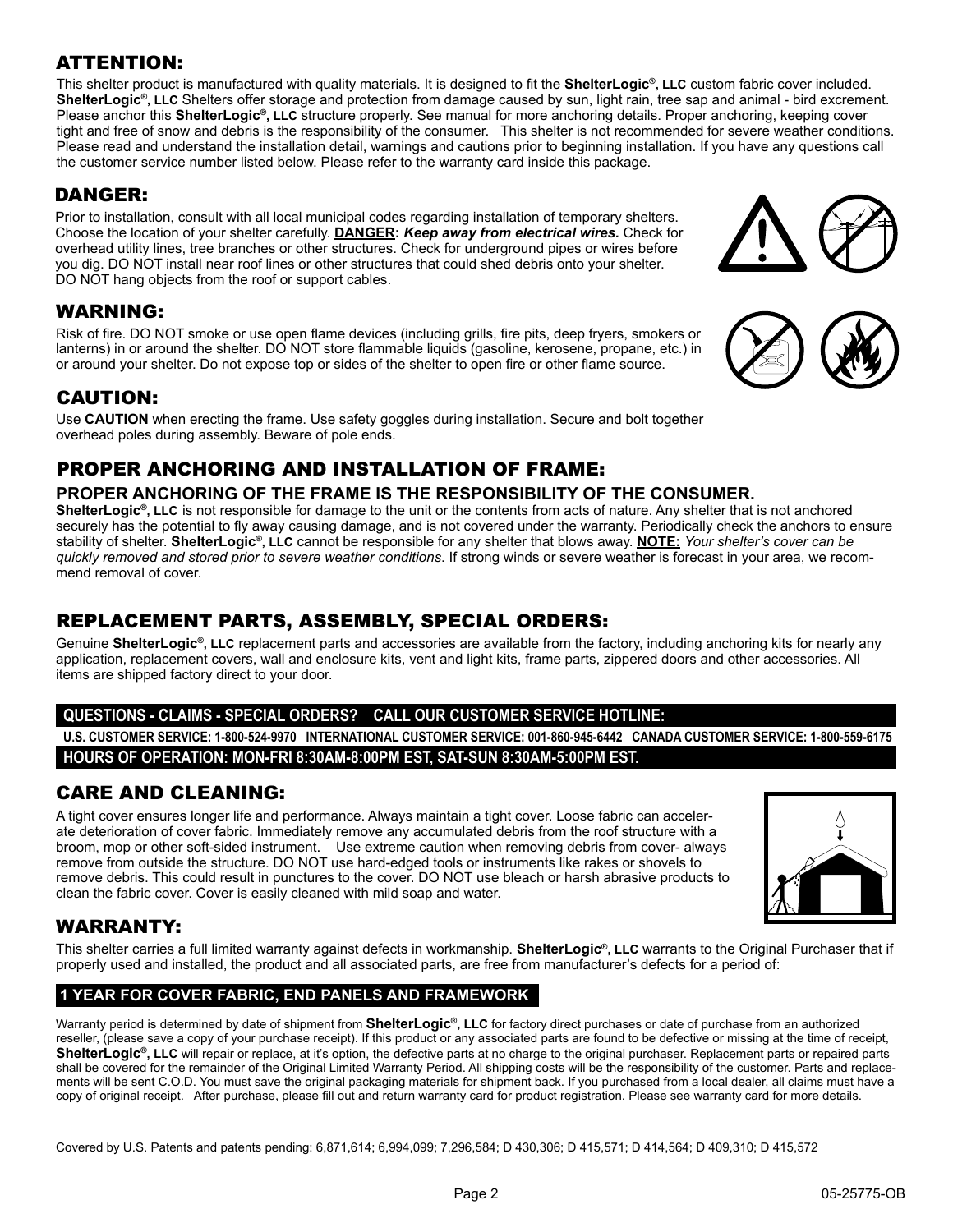## **10' x 20' 1-3/8" MAX AP - 6 or 8 Leg - Enclosure Kit Parts List - Model #25775**

| <b>Description of Parts:</b> |                     | Quantity | Part# |
|------------------------------|---------------------|----------|-------|
| .                            | Side Walls          | っ        | 10082 |
|                              | <b>Back Panel</b>   |          | 10085 |
|                              | Double Zipper Door  |          | 10086 |
|                              | <b>Bungee Cords</b> | 80       | 10066 |

#### NOTES:

- *Canopy Enclosure panels attach to frame with bungee cords.*
- *Leave Canopy Cover bungees in place when attaching Enclosure panels.*

CAUTION: *Bungee Cords are under extreme tension. Use Caution when installing. Safety glasses are recommended to prevent injury.*

## 1. Attach Side walls to Frame

- **A.** *If tightened at corner leg poles,* disengage the TwistTite™ cord and "S" hook from canopy cover and corner legs. Re-tighten *after* all Enclosure panels have been secured, as shown in Step 3.
- **B.** Attach the extension panels with bungees to the cross rails at the top first. Adjust the panels as needed to ensure a tight and even fit before securing to the leg poles.

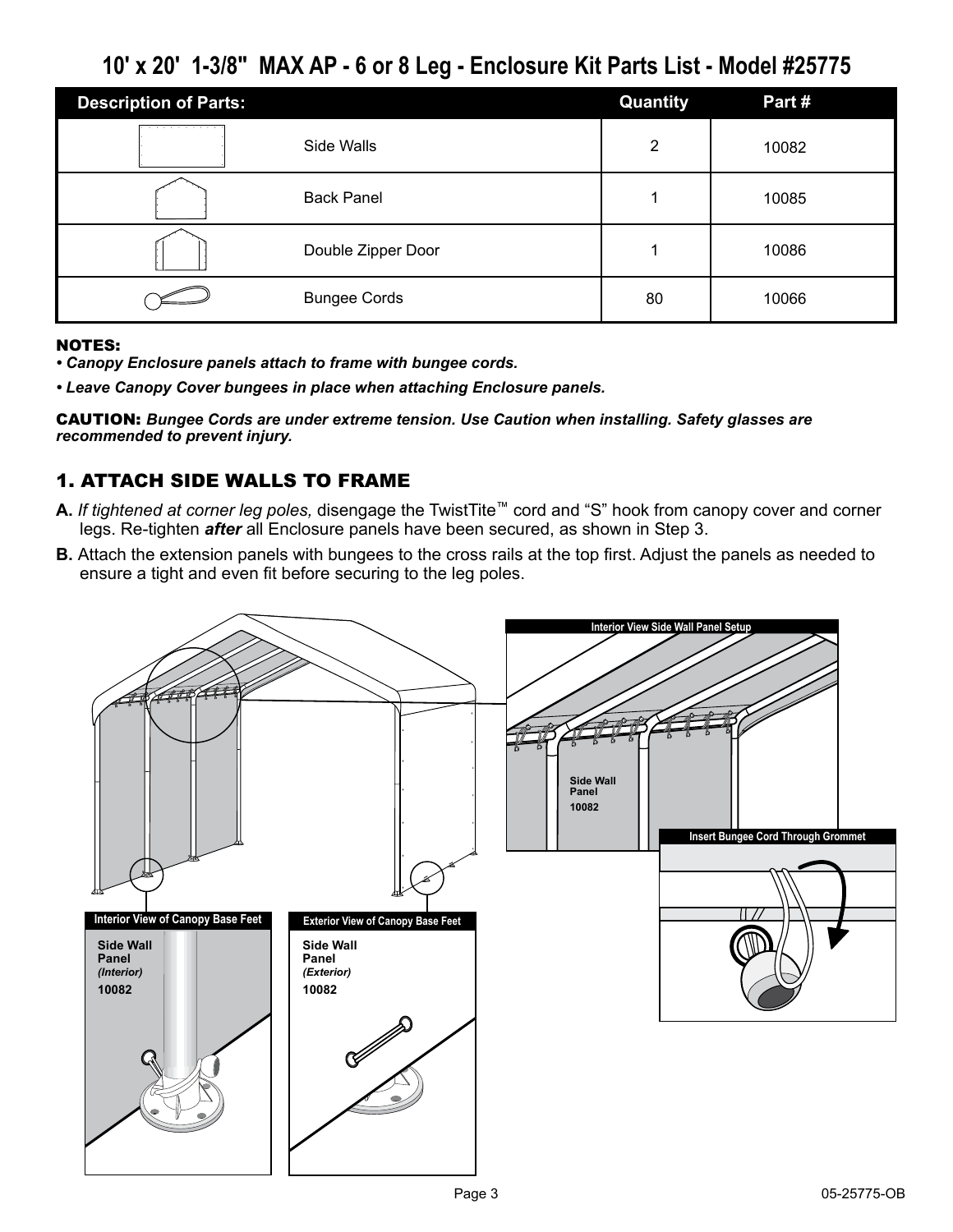## 2. Attach Enclosure End and zipper door panels

When securing enclosure panels to corner legs, note that each bungee is shared with the neighboring panel. NOTE: *Door panels zippers must be closed when securing door panel.*



## 3. Tighten the Cover with Twist Tite™

- **A.** Wrap the cord with plastic ball and "S" hook at the corners of the cover around the corner leg poles. Insert "S" hook into the hole of the corner leg poles.
- **B.** Twist each leg pole toward the inside of the shelter until the cover becomes tight Twist the leg poles equally to ensure the cover stays aligned during tightening.

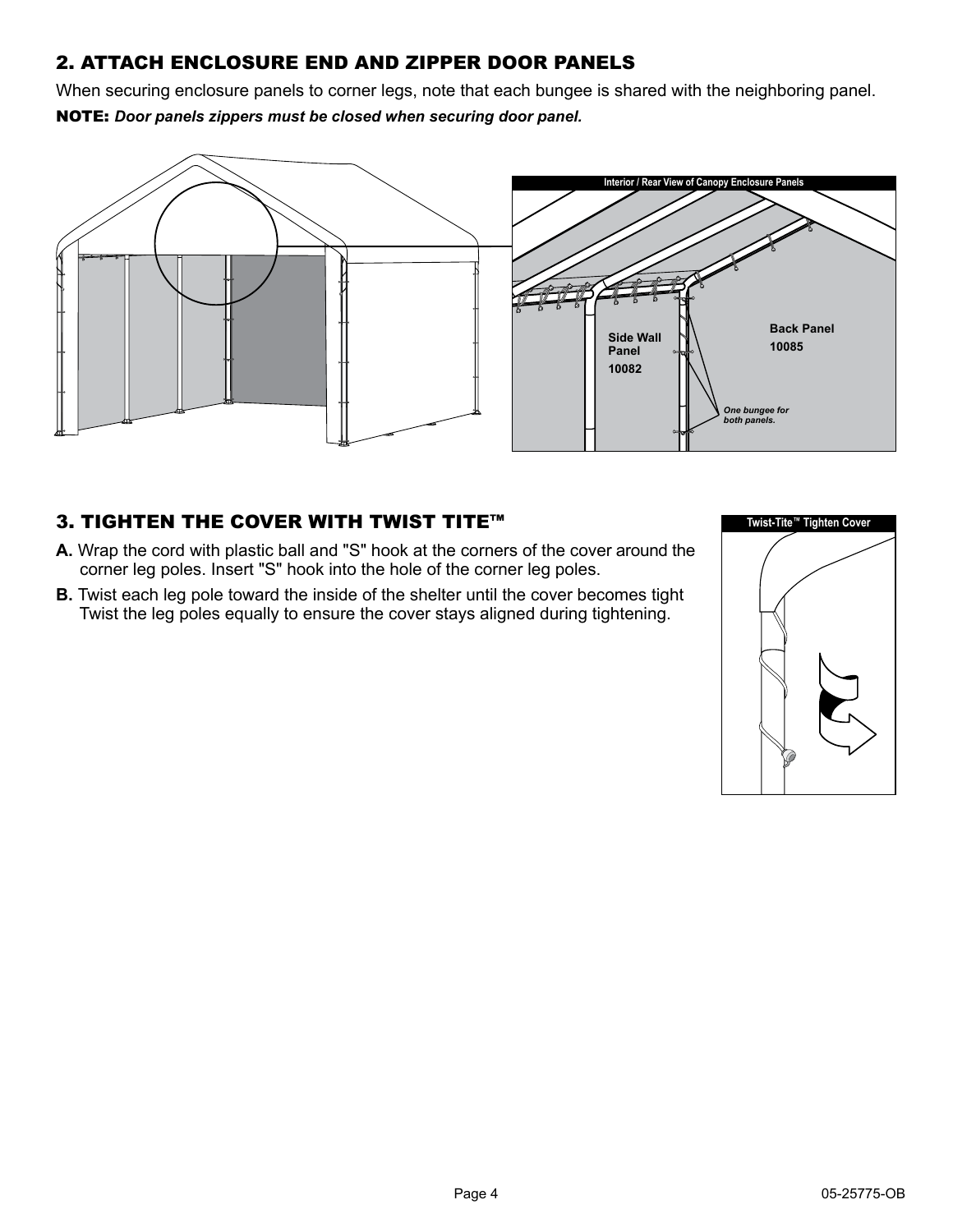# 3 x 6,1m MAX AP KIT D'E

## Les Traductions Françaises D'instruction D'assemblage



## Outils recommandés



**Lire TOUTES les instructions avant de monter. Cet abri DOIT être bien ancré. Ceci est une structure temporaire, il n'est pas recommandé d'en faire une structure permanente.**

**Avant de commencer: Il faut 2 personnes ou plus pour le montage qui prend environ 2 heures.**



1-800-524-9970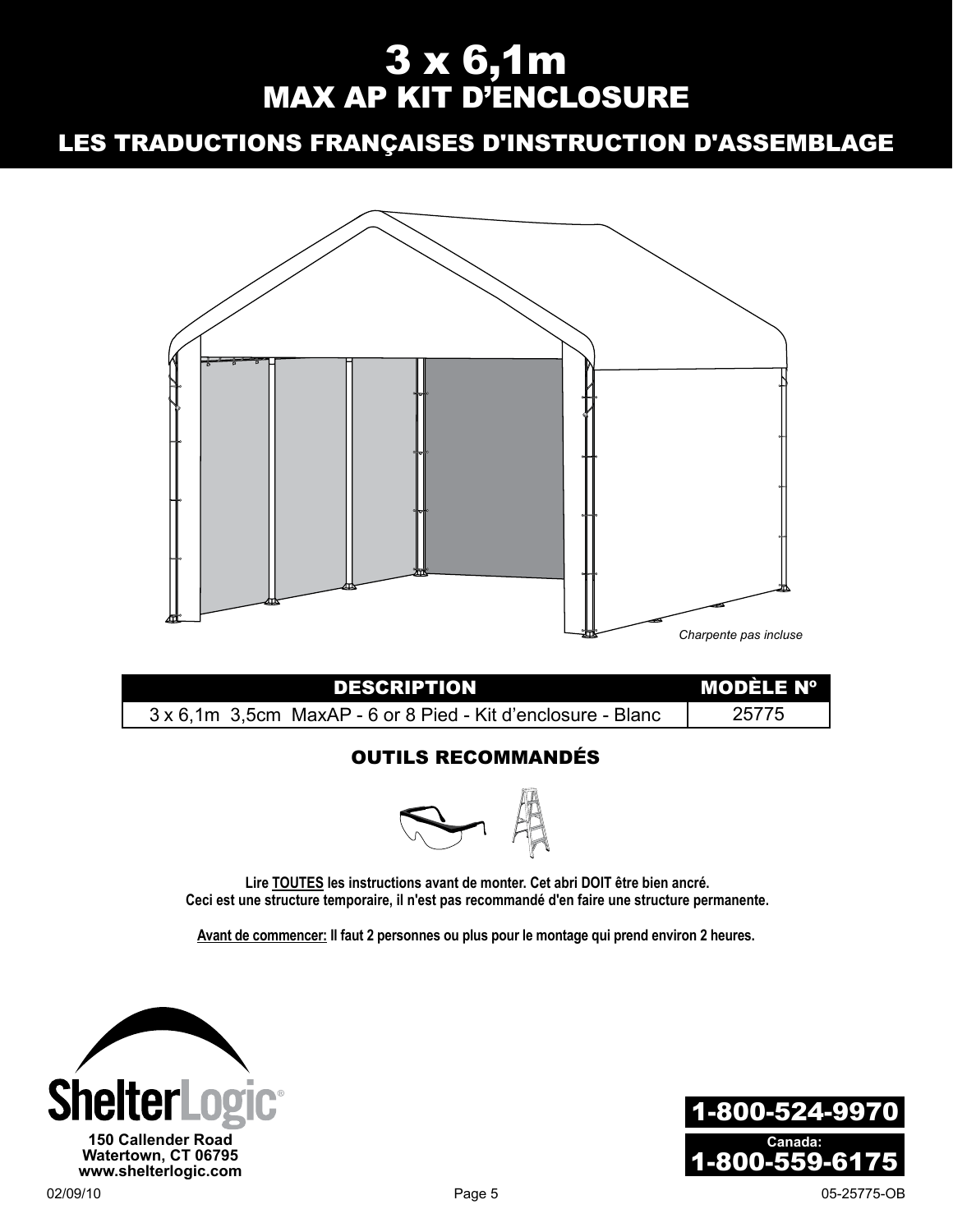## ATTENTION:

Ce produit Shelter est conçu avec des matériaux de la plus haute qualité. Il est conçu pour être utilisé avec la toile fabriquée par Shelterlogic. **ShelterLogic®, LLC** offre un abri et une protection contre les faits malfaisants du soleil, une pluie légère, la sève des arbres, les excréments animaliers et une légère tomber de neige. S'il vous plait ancrez la structure **ShelterLogic®, LLC** d'une manière correcte. Un ancrage correcte, garder la toile bien tendue et sans accumulation de neige et sans débris est la responsabilité du consommateur. Prenez bien soin de lire et de comprendre les détails de l'installation, les remarques et avertissements avant l'installation finale du produit. Si vous avez des questions appeler le service clientèle afficher sur la première page de votre manuel d'installation. Aussi référencez-vous à la carte de garantie fournie avec votre achat.

## DANGER:

Choisissez avec soin l'emplacement de l'abri. Danger: *Installez à distance de fils électrique.* Faites attention aux lignes à haute tension, branches d'arbre et autre structure. NE PAS installer près de toits, ou tout autres structures des quels de la neige, glace, ou eau excessive pourrait tomber sur l'abri. Ne pas pendre d'objet sur labri.

## ATTENTION:

Risque de feu. NE PAS fumer ou utiliser des outils à flamme ouverte (barbecue, friteuse, fumoirs ou lanternes) dans ou aux alentours de l'abri. NE PAS stocker de liquide inflammable (gazoline, kérosène, propane, etc.) dans ou aux alentour de votre abri. N'exposer pas le toit ou les cotes à une flamme ouverte ou toute autre source de feu.

## Avertissement:

Soyez très prudent pendant la construction de la charpente. Utilisez des lunettes de protection pendant la durée de l'installation. Sécurisez et boulonnez ensemble tout les tubes de la toiture pendant l'assemblage. Attention au bout des tuyaux.

## MISE EN GARDE:

#### L'ancrage correct de la porte automatique est la responsabilité du consommateur.

**ShelterLogic®, LLC** n'est pas responsable pour tout dommage à l'unité. Toute porte automatique qui n'est pas ancrée correctement et de façon sécuriser a le potentiel d'être endommager, et ne sera pas couvert sous la garantie. Vérifier les ancres et la charpente de façon périodique pour s'assurer de la stabilité. **REMARQUE:** *La couverture de votre abri peut être rapidement enlevé et stocker avant des conditions météorologiques sévères. Si des vents forts ou des conditions sévères sont annoncées, nous recommandons d'enlever la couverture.* 

## Pièces de remplacement. Assemblage. Commandes Spéciales:

Des pièces de rechange **ShelterLogic®, LLC** et accessoires sont disponible direct de l'usine, inclus sont des kits d'ancrages, couverture de rechange, panneau et kit d'enclosure, kit de lumière et de ventilation, tube de charpente, portes à glissières et autres accessoires. Tous sont envoyés direct de l'usine à votre domicile.

#### **Questions – Réclamations – Commandes spéciales? Appeler notre service clientèle:**

**Service clientèle US: 1-800-524-9970 Service clientèle international: 001-860-945-6442 Service Clientèle Canadien: 1-800-559-6175 Heures d'opérations: Lundi – Vendredi: 8:30am – 8:00pm EST, Samedi – Dimanche: 8:30am – 5:00pm EST.**

## Entretien et nettoyage:

Une couverture bien tendue assurera une vie plus longue et de meilleur performances. Toujours maintenir la couverture bien tendue. Une couverture mal tendue peut accélérer la détérioration de la couverture. Enlever du toit toute accumulation de neige ou de glace immédiatement avec l'aide d'un balai, d'un balai serpillère ou autre instrument à bord doux. Garder le raille propre et sans débris. NE PAS utiliser d'eau de javèle ou autre produits nettoyant abrasive pour nettoyer la couverture. Le panneau de porte peut être facilement nettoyé avec de l'eau et du savon. NE PAS utiliser des outils a bord coupant, ou des instruments comme râteau ou pelle pour enlever la neige. Cela pourrait trouer la couverture. N'utiliser pas d'eau sous haute pression.



## GARANTIE:

Comprend une garantie limitée contre les défauts de fabrication. **ShelterLogic®, LLC** garantie aux propriétaires que si utiliser et installer de façon correcte, le produit et toutes pièces associer, seront sans défauts de fabrication pour une période de:

## **1 AN POUR LA COUVERTURE, LES PANNEAUX AVANT ET ARRIERE ET LA CHARPENTE.**

La période de garantie est déterminer par la date d'envoie de l'usine de **ShelterLogic®, LLC**, pour les commandes directes, ou par la date d'achat d'un distributeur autoriser à la vente. (S'il vous plait conserver la copie de votre reçu d'achat). Si ce produit ou toutes pièces associées sont défectueuses ou manquantes au moment de la réception, **ShelterLogic®, LLC** réparera ou remplacera, à sa discrétion, les pièces défectueuses sans frais au consommateur. Les pièces de remplacement ou pièces réparées seront couvertes pour le reste de la garantie original limitée. Tout frais de port sera la responsabilité du consommateur. Pièces et remplacements seront envoyés en COD. Vous devez conserver l'emballage original pour les renvoies. Si vous acheter dans un distributeur local, toutes réclamations doivent être accompagné du reçu d'achat. Après l'achat, remplissez et renvoyez la carte de garantie pour enregistrer le produit. Voir carte de garantie pour plus de détails.

Couvert par un ou plus des brevets ou brevets en attente: 6,871,614; 6,994,099; 7,296,584; D 430,306; D 415,571; D 414,564; D 409,310; D 415,572



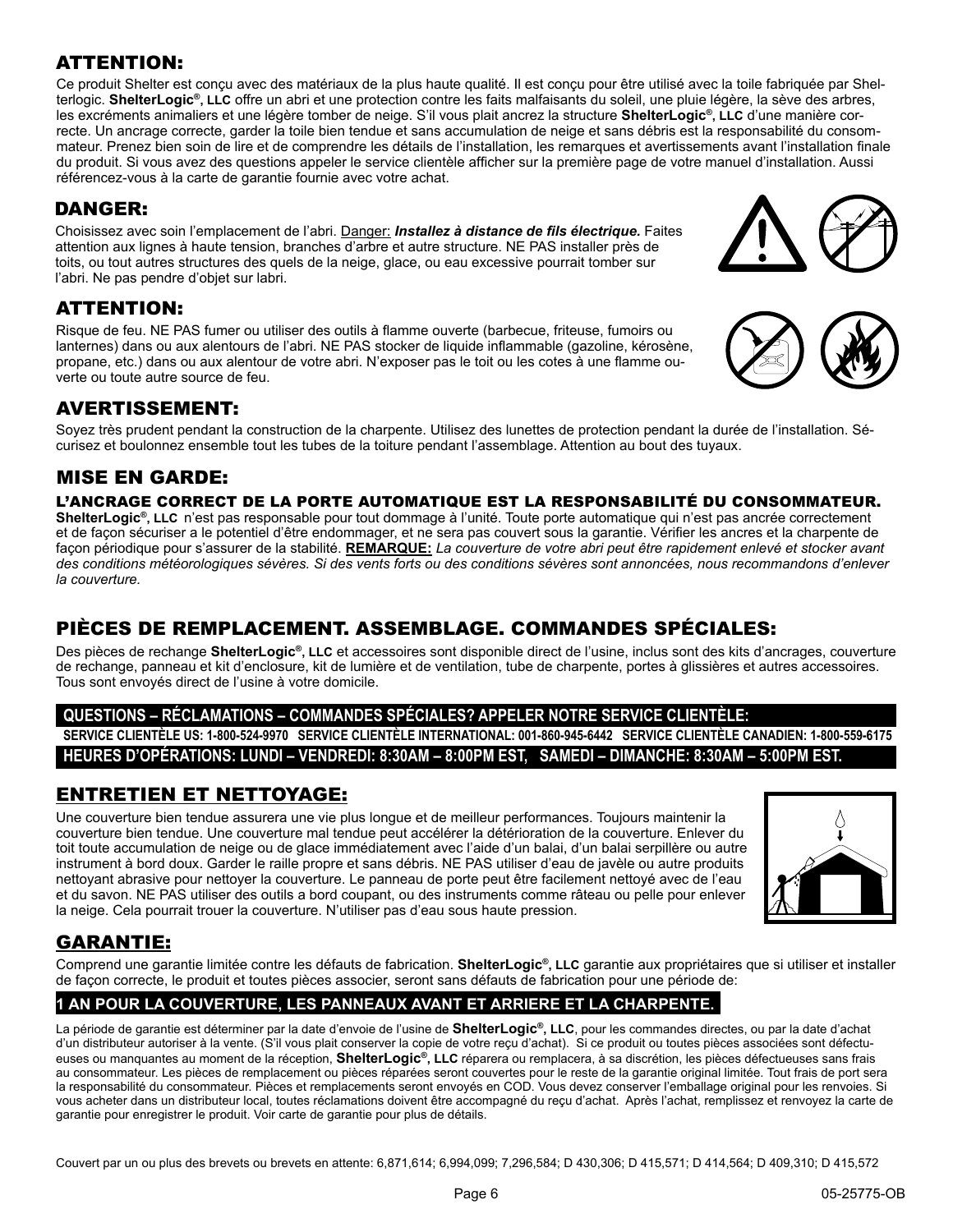## **3 x 6,1m 3,5cm MAX AP Kit d'enclosure - Les Parties Énumèrent - Modèle nº 25775**

| <b>Description des Proudits:</b> |                                     | Quantité | Partie # |
|----------------------------------|-------------------------------------|----------|----------|
|                                  | Panneaux muraux                     | າ        | 10082    |
|                                  | Panneau arrière (solide)            |          | 10085    |
|                                  | Porte avec 2 fermetures à glissière |          | 10086    |
|                                  | Sandows blancs                      | 80       | 10066    |

#### NOTES:

- *Les mures de l'abri s'accrochent à la charpente avec des sandows.*
- *Laisser la toile et les sandows attacher pendant l'installation des panneaux d'extension.*

AVERTISSEMENT: *Les sandows sont sous grande tension. Faite attention pendant l'installation. Des lunettes de protection sont suggérez pour évitez toutes blessures.*

## 1. ATTACHEZ LES MURES A LA CHARPENTES

- **A.** *Si attaché aux poteaux des coins, défaire le système twist tite et le crochet en S de la toile et des jambes* Resserrez après que tout les mures ont été sécurisés, comme montré dans l'étape 3.
- **B.** Attachez les panneaux d'extension avec les sandows au tubes horizontaux en haut du coté de la charpente. Ajuster les mures pour s'assurez qu'ils soient bien tendus et centrés avant de sécuriser les poteaux des jambes.

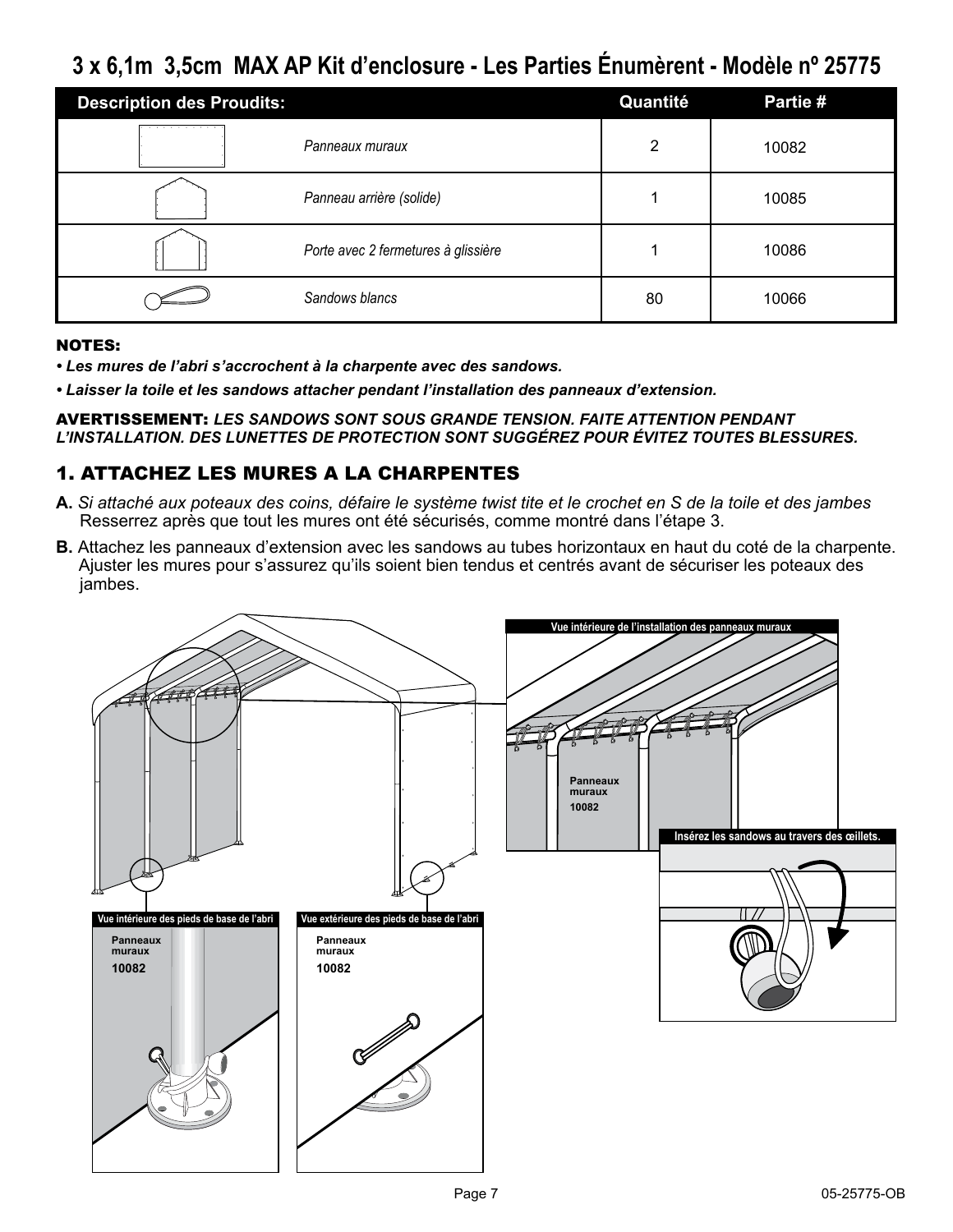## 2. ATTACHEZ LES PANNEAUX AVANT ET ARRIERE

Lors de l'installation des panneaux aux poteaux des coins, vous remarquerez que chaque sandow est partagés avec celui du panneau voisin.





## 3. TENDEZ LA TOILE AVEC LE TWIST TITE.

- **A.** Entourer la corde avec la boule en plastique et le crochet en S aux coins de la toile autour des jambes des coins. Insérez le crochet en S dans le trou du poteau de la jambe de coin.
- **B.** Tournez les jambes vers l'intérieure de l'abri jusqu'a ce que la toile soit bien tendue. Tournez les poteaux de façon égale pour s'assurer que la toile reste bien alignée lorsqu'elle est tendue.

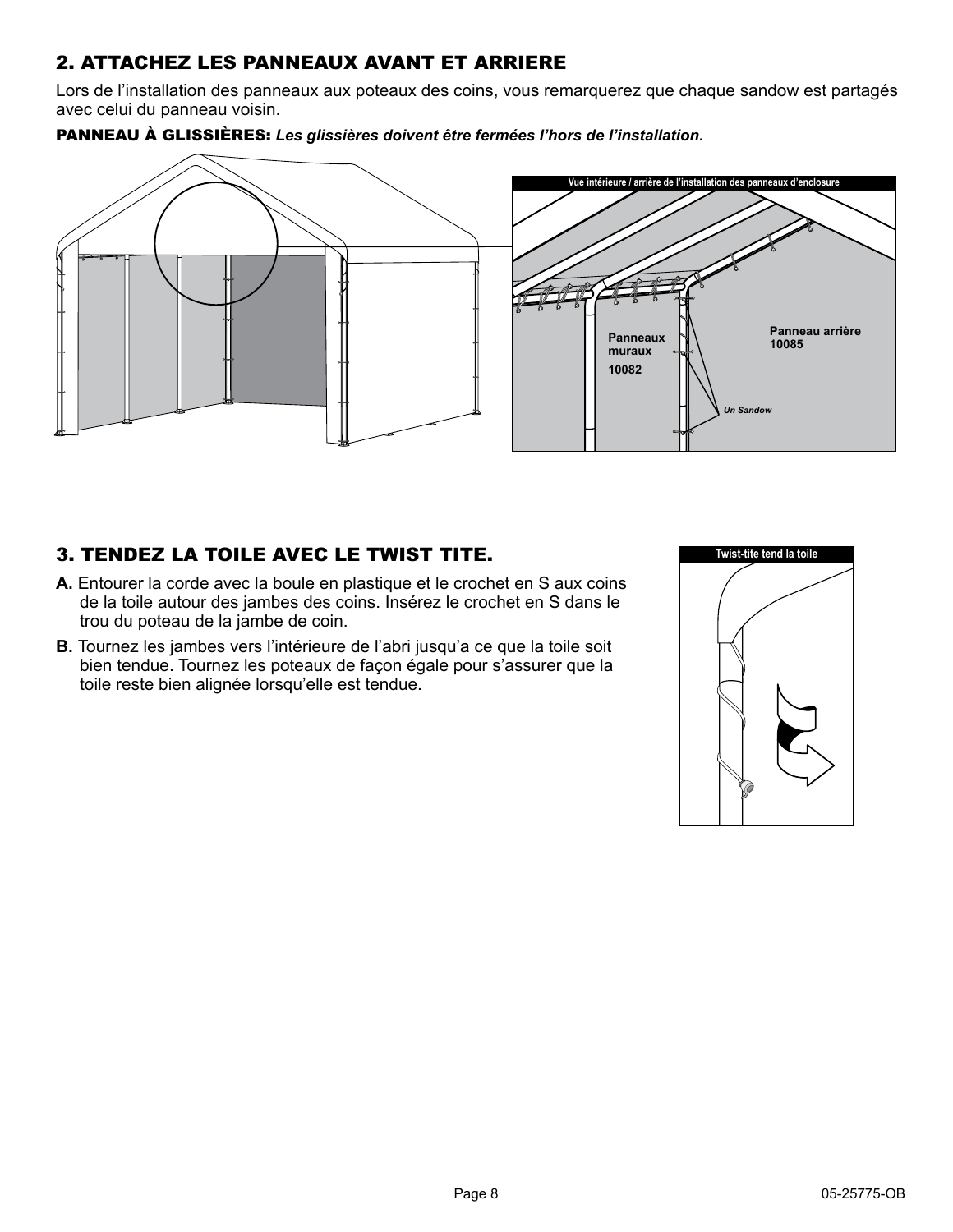# 3,7 x 7,9m MAX AP KIT DEL R

Instrucciones de ensamblaje en espaÑol



| <b>DESCRIPCIÓN</b>                                             | I MODELO Nº |
|----------------------------------------------------------------|-------------|
| 3 x 6,1m 3,5cm MaxAP - 6 or 8 Piernas - Enclosure Kit - Blanco | 25775       |

## Herramientas recomendadas



**Por favor lea las instrucciones COMPLETAMEMTE antes de ensamblar. Este cobertizo DEBERÁ anclarse de forma segura. Verifique tubos más grande interiores de diámetro para tubos más pequeños. No VUELVA el PRODUCTO A LA TIENDA. Las Partes perdidas, Ayuda de Reemplazo o Asamblea, LLAMA el Servicio de atención al cliente:** 

**Antes de comenzar: Se necesitan 2 o más personas para el ensamblaje. Tiempo aproximado: 2 hora.**



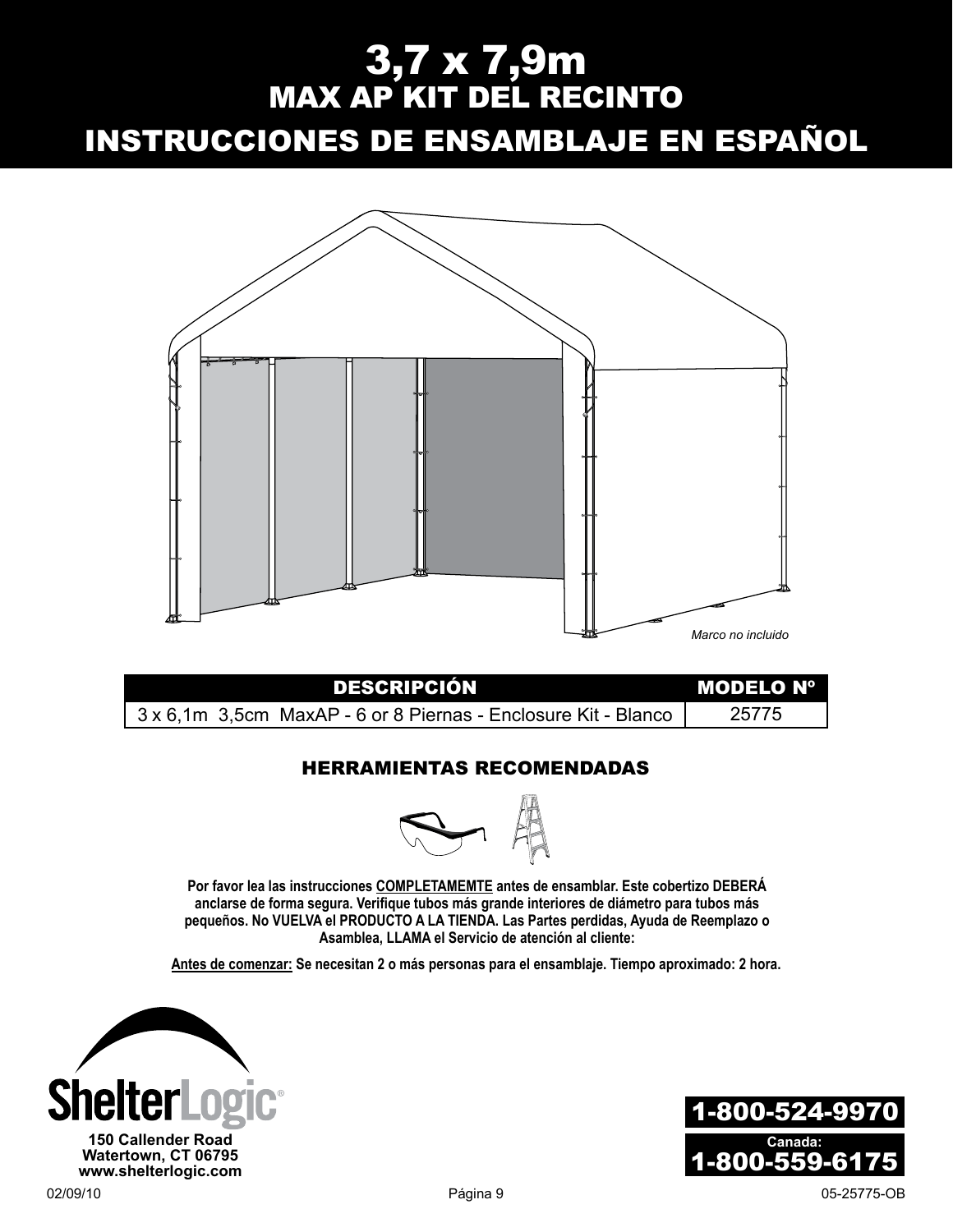## ATENCIÓN:

Este producto del cobertizo se diseña con el material de más alta calidad disponible. Se diseña para caber la cubierta de tela de encargo de **ShelterLogic®, LLC** incluida. Los cobertizos de **ShelterLogic®, LLC** ofrecen almacenaje y la protección contra el daño causado por el sol, la lluvia ligera, la savia del árbol, excremento de animal o pájaros y la nieve ligera. Por favor ancle esta estructura de **ShelterLogic®, LLC** correctamente. Vea el manual para más detalles de anclaje. El anclaje apropiado, manteniendo la cubierta apretada y libera de nieve y la basura o desechos es la responsabilidad del consumidor. Por favor lea y entienda el detalle de la instalación, las advertencias y las precauciones antes de la instalación final. Si usted tiene cualquier pregunta llame el número del servicio de atención al cliente enumerado en la cubierta del manual. Refiera por favor a la garantía incluida con su compra.

## PELIGRO:

Antes de instalar consulte con su municipio sobre cos codigos que puedan tener sobre este tipo de cobertizo. Seleccione la localidad de su cobertizo cuidadosamente. Peligro: *Aléjese de líneas de energía eléctrica.* Revise que no haya líneas de energía eléctrica, ramas de árboles u otras estructuras que puedan descargar nieve, hielo o escurrimientos sobre su cobertizo. Compruebe para saber si hay tubos o alambres bajo tierra antes de empezar a vavar. NO cuelgue objetos del techo o de los cables de soporte.

## ADVERTENCIA:

Riesgo de fuego. No fume o utilice aparatos con una flama descubierta en o alrededor del cobertizo. NO cuelgue objetos del techo o en los cables de soporte. Utilice implementos de fuego abierto dentro de o cerca del cobertizo. NO guarde líquidos inflamables (gasolina, querosina, propano, etc.) en su cobertizo. No exponga la parte superior o los lados de su cobertizo a un fuego abierto u otras fuentes de fuego. NO utilice parillas, fosas con fuego, aparatos para freír o para ahumar dentro del cobertizo.

## PRECAUCIÓN:

Tenga cuidado al erigir el marco. Utilice gafas de seguridad durante la instalación. Asegure y emperne juntos los postes de arriba durante la asamblea. Guárdese de los extremos del poste.

## ANCLAJE APROPIADOS DEL MARCO SON LA RESPONSIBILIDAD DEL CONSUMIDOR

**ShelterLogic®, LLC** no es responsable de daño a la unidad o al contenido. Por causas naturaces, cualquier cobertizo que no se ancle con seguridad tiene el potencial para volar lejos estropeando causando daño, y no se cubre bajo la garantía. Compruebe periódicamente las anclas para asegurar la estabilidad del cobertizo. **ShelterLogic®, LLC** no puede ser responsable de ningun cobertizo que arranque. NOTA: La cubierta de su cobertizo se puede quitar y almacenar rápidamente antes de condiciones atmosféricas severas. Si fuertes vientos o el tiempo severo se pronostica en su área, recomendamos el retiro de la cubierta.

## PARTES DE REEMPLAZO, ENSAMBLAJE, ORDENES ESPECIALES:

Las piezas y los accesorios genuinos de recambio de **Shelterlogic®, LLC** están disponibles de la fábrica, incluyendo los kits de anclaje para casi cualquier uso, cubiertas del reemplazo, kits de pared y del recinto, kits del respiradero y de luz, tubos del marco, puerta de cremallera y otros accesorios. Todos los artículos son enviados de la fábrica directamente a su puerta.

**¿PREGUNTAS - DEMANDAS - ÓRDENES ESPECIALES? LLAME NUESTRO TELÉFONO DIRECTO DEL SERVICIO DE ATENCIÓN AL CLIENTE:** 

**SERVICIO DE ATENCIÓN AL CLIENTE DE EE.UU.: 1-800-524-9970 SERVICIO CLIENTE INTERNACIONAL: 001-860-945-6442 SERVICIO CLIENTE DE CANADÁ: 1-800-559-6175 HORAS DE OPERACIÓN: 8:30 AM-8:00 PM DE LUNES-VIERNES HORA DEL ESTE, 8:30 AM-5:00 PM DE SABADO-DOMINGO HORA DEL ESTE**

## CUIDADO Y LIMPIEZA:

Una cubierta apretada asegurará funcionamiento y una vida más larga. Mantenga siempre una cubierta apretada. La tela floja puede acelerar la deterioración de la cubierta. Quite inmediatamente cualquier nieve o hielo acumulada en la estructura de la azotea con una escoba, fregona o otro instrumento suave. Tenga mucho cuidado al quitar nieve de la cubierta y siempre desde fuera de la estructura. No utilice el blanqueo o los productos abrasivos ásperos para limpiar la cubierta de tela. La cubierta se puede limpiar fácilmente con el jabón y agua. No utilice las herramientas o los instrumentos duro-afilados como los rastrillos o las palas para quitar nieve. Esto podía dañar y causar punturas a la cubierta.

## GARANTÍA:

Este cobertizo lleva una garantía limitada completa contra defectos en la ejecución de ser hechas. **Shelterlogic®, LLC** autoriza la garantía al comprador original que si está utilizado correctamente e instalado, el producto y todas las piezas asociadas, están libres de defectos del fabricante por un período de:

#### **1 AÑO PARA LA TELA DE LA CUBIERTA, LOS PANELES DE EXTREMO Y EL MARCO**

El período de garantía se determina mediante la fecha cuando se embarque de **ShelterLogic®, LLC**, para compras hechas directamente en la fábrica o la fecha de compra cuando se adquiere con un detallista autorizado, (por favor guarde su copia del recibo de compra). Si se encuentra que este producto o cualquiera de sus partes asociadas tienen algún defecto o faltan partes al momento de recibir el producto, **Shelterlogic®, LLC** reparará o reemplazará, de acuerdo a su opción, la parte defectuosa sin costo alguno para el comprador original. Partes de reemplazo o partes reparadas serán cubiertas durante el tiempo restante el Período de la Garantía Original Limitada. Todos los costos de embarque serán la responsabilidad del cliente. Las partes y reemplazos se mandarán por cobrar. Se deben de guardar los materiales de embalaje originales para el embarque de regreso. Si su compra la efectuó con un representante local, todas las reclamaciones deben de tener una copia del recibo original. Después de la compra, por favor llene y mande su tarjeta de garantía para así registrar su producto.

Protegida por una o más de las siguientes Patentes de EE.UU. y patentes pendientes: 6,871,614; 6,994,099; 7,296,584; D 430,306; D 415,571; D 414,564; D 409,310; D 415,572









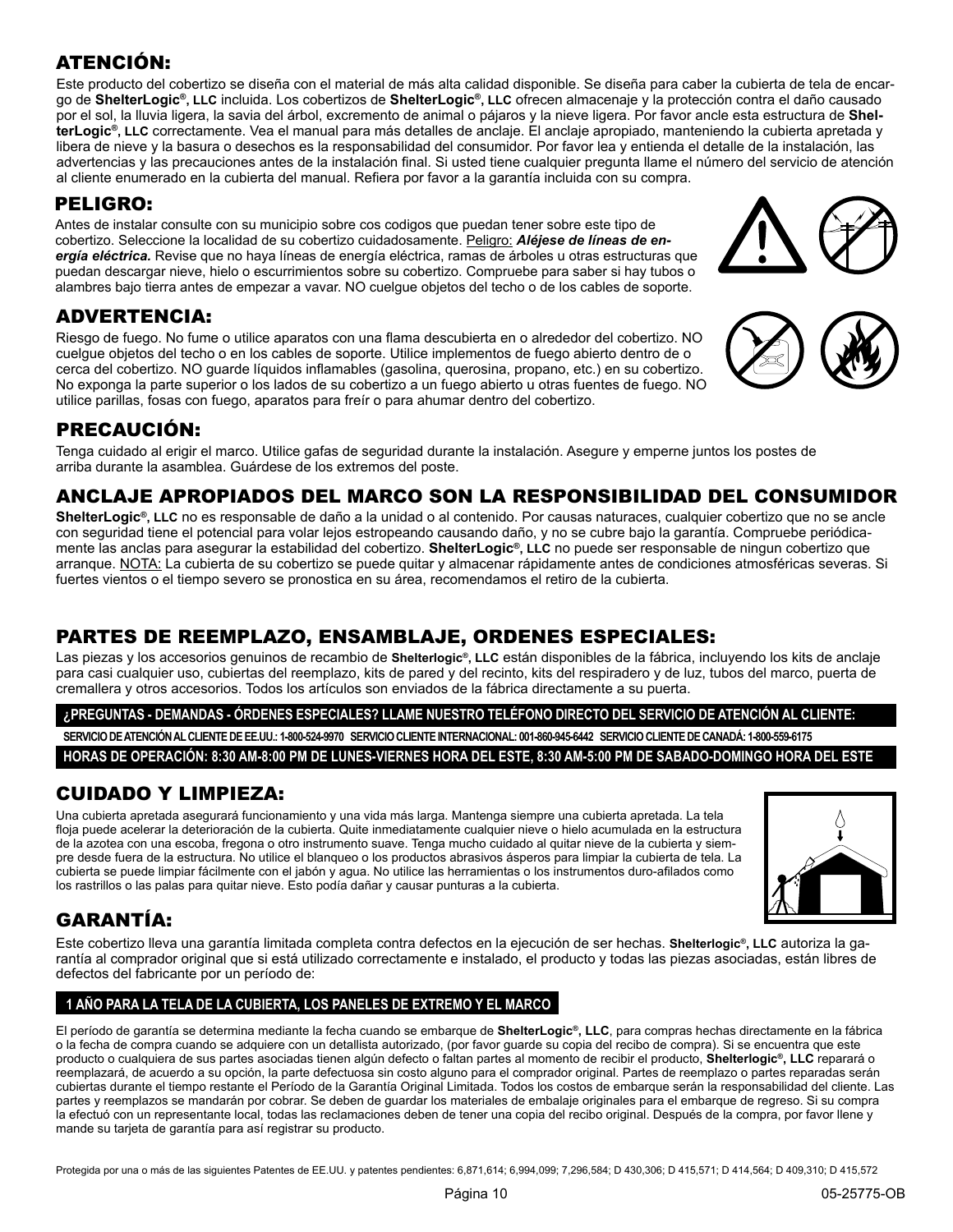## **3 x 6,1m 3,5cm MAX AP - 6 or 8 Piernas - Kit Del Recinto Las Partes Listan - Modelo nº 25775**

| Descripción de los Prouductos: |                                          | <b>Cantidad</b> | Pieza No. |
|--------------------------------|------------------------------------------|-----------------|-----------|
|                                | Paredes laterales                        | ົ               | 10082     |
|                                | Panneau arrière (solide)                 |                 | 10085     |
|                                | Puerta de 2 Cremalleras                  |                 | 10086     |
|                                | Cuerdas de Amortiguador Auxiliar Blancas | 80              | 10066     |

#### NOTAS:

*• Fijación de los paneles de extensión del pabellón para enmarcar los carriles cruzados con las cuerdas de amortiguador auxiliar. • Deje los amortiguadores auxiliares de la cubierta del pabellón en su lugar al enganchar los paneles del recinto.*

PRECAUCIÓN: *Las cuerdas de amortiguador auxiliar están bajo tensión extrema. Tenga cuidado al instalar. Las gafas de seguridad se recomiendan para evitar lesión.*

## 1. ATE LAS PAREDES LATERALES AL MARCO

- **A.** Si está apretado en los postes de la esquina de la pierna, desuna la cuerda de TwistTite™ y el gancho de "S" de la cubierta del pabellón y de las piernas de la esquina. Envuelva la cuerda de TwistTite™ y asegúrela dentro del abrigo con una de las cuerdas de amortiguador auxiliar del panel de cubierta.
- **B.** Ate los paneles de extensión con los amortiguadores auxiliares a los carriles cruzados en el lugar superior primero. Ajuste los paneles según lo necesitado para asegurar que sea apretados e incluso sea fijado parejamente antes de extender el panel y de asegurarlo a los postes del toldo.